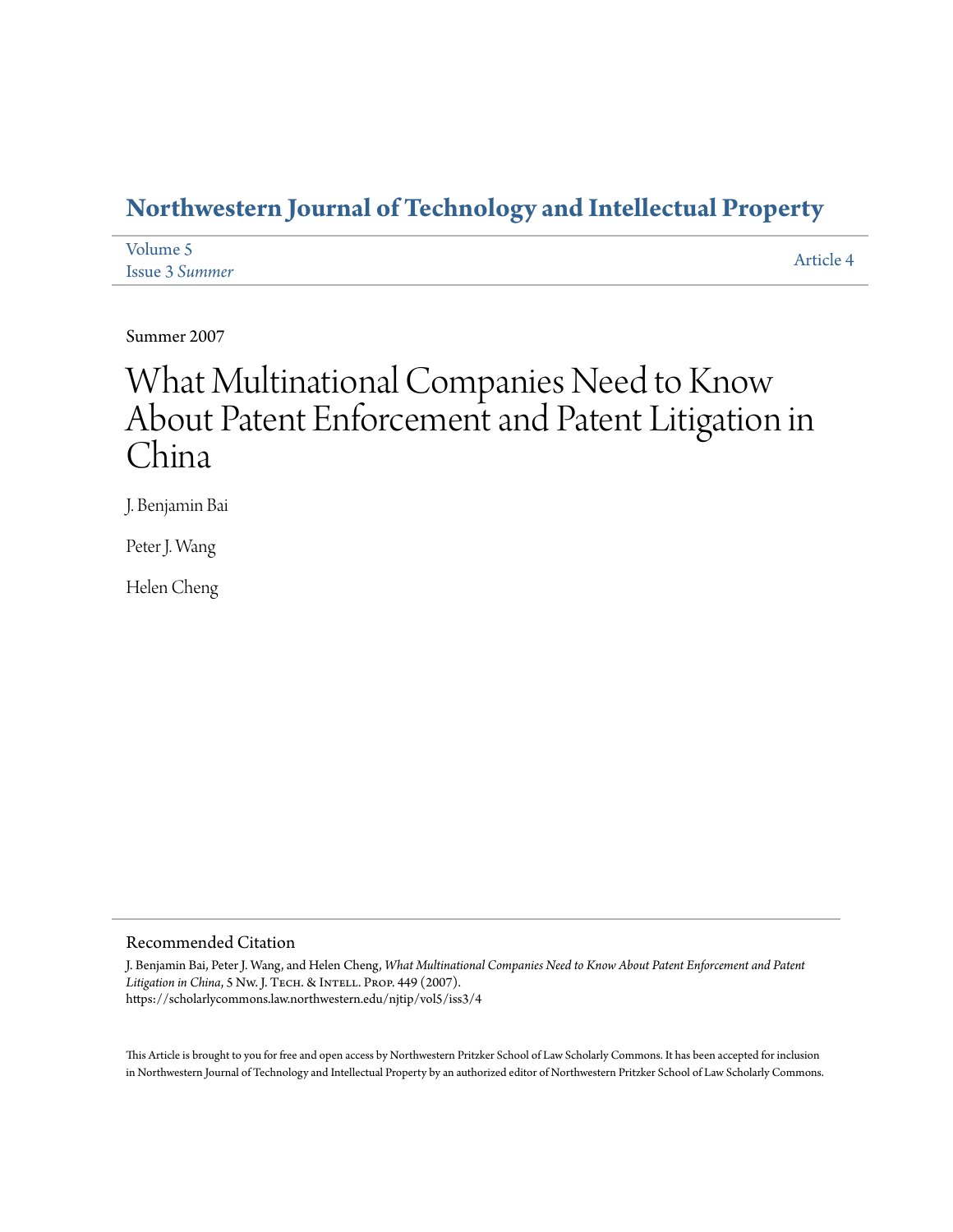# NORTHWESTERN JOURNAL OF TECHNOLOGY AND INTELLECTUAL PROPERTY

## **What Multinational Companies Need to Know About Patent Invalidation and Patent Litigation in China**

*J. Benjamin Bai, Peter J. Wang, and Helen Cheng* 



Summer 2007 VOL. 5, NO. 3

© 2007 by Northwestern University School of Law Northwestern Journal of Technology and Intellectual Property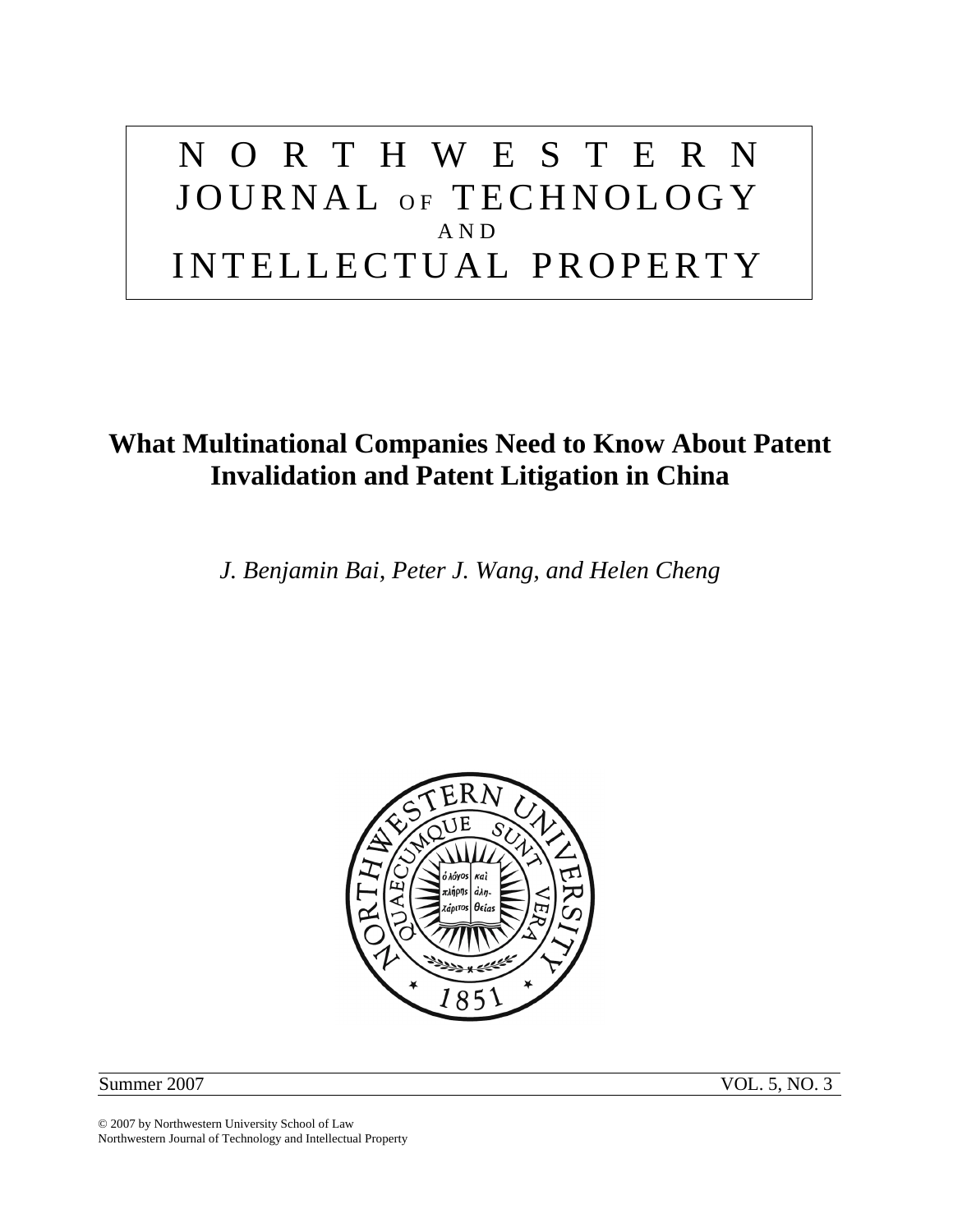# **What Multinational Companies Need to Know About Patent Invalidation and Patent Litigation in China**

By J. Benjamin Bai,<sup>\*</sup> Peter J. Wang,<sup>\*\*</sup> and Helen Cheng<sup>\*</sup>\*\*

#### I. INTRODUCTION

¶1 In 2005, China saw 476,264 patent applications filed at the State Intellectual Property Office (SIPO). The SIPO granted 214,003 patents in 2004, an increase of 12.5% over the course of a year. Of these, 171,619 patent applicants were Chinese and 43,384 were foreign. In China, as elsewhere, more granted patents inevitably lead to more litigation. In 2005, holders of Chinese patents filed 2,947 new patent suits, $1$  an increase of about 15.6% from 2004. While foreign parties have brought fewer than 5% of these cases so far, they have increasingly become involved in the litigation, both as defendants and plaintiffs.

¶2 In addition to court actions, multinational companies are beginning to find themselves respondents in patent invalidation proceedings before SIPO. Viagra, an erectile dysfunction drug made by Pfizer, generated about \$1.7 billion in worldwide sales in 2003. Viagra's active ingredient is a substance called sildenafil citrate. The use of sildenafil in treating erectile dysfunction is patented by Pfizer around the world. The Chinese patent on Viagra was granted by SIPO on September 19, 2001. Immediately after the grant, a dozen Chinese pharmaceutical companies and individuals filed petitions to invalidate the Chinese Viagra patent. Some argued that the patent failed to provide a detailed description under Article 26 of the Chinese Patent Law. Others claim that the patent lacked novelty under Article 22 of the Chinese Patent Law. On July 4, 2004, SIPO issued a decision to revoke the patent for insufficient disclosure. Dissatisfied with the decision, Pfizer appealed the revocation decision to the Beijing First Intermediate People's Court. On June 2, 2006, the Intermediate Court rendered a decision reversing the revocation and remanded the case to SIPO for further determinations. It was reported that several of the Chinese companies recently have appealed the intermediate court's ruling to the Beijing Higher People's Court. Therefore, the Viagra patent battle continues in China.

<span id="page-2-0"></span><sup>\*</sup> J. Benjamin Bai, Ph.D is a partner at the law firm of Jones Day, 717 Texas Ave., Suite 3300, Houston,

<span id="page-2-1"></span>Texas 77002.<br>\*\* Peter J. Wang is a partner at the law firm of Jones Day, 30F, Shanghai Kerry Centre, 1515 Nanjing<br>Road West, Shanghai, China 20004.

<span id="page-2-2"></span>Helen Cheng is an associate at the law firm of Jones Day, 30F, Shanghai Kerry Centre, 1515 Nanjing Road West, Shanghai, China 20004. 1

<span id="page-2-3"></span>This is more than the 2,812 new patent infringement suits filed in the U.S. in 2005. Thus, China has become the most litigious country in the world for intellectual property disputes.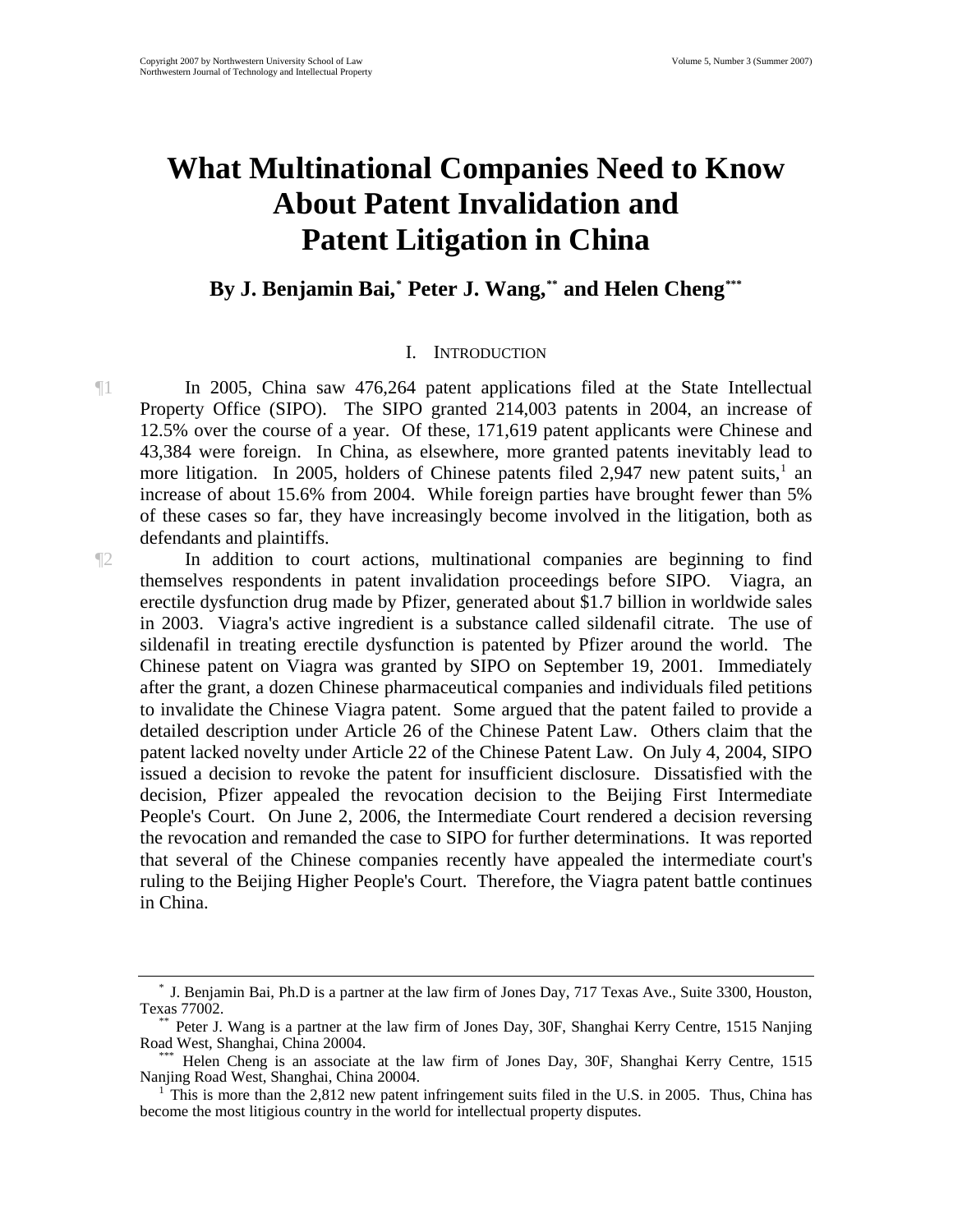¶3 Apparently, Pfizer is not the only multinational company whose patents are under attack. GlaxoSmithKline (Glaxo), Europe's largest drug maker, faced a similar legal challenge to its Chinese patents on the popular antidiabetic drug, Avandia. The Avandia drug entered the Chinese market in the second half of 2000, with sales doubling consistently over the following years. The Chinese diabetic drug market is estimated to be more than \$7 billion per year. A group of Chinese drug makers filed petitions to revoke Glaxo's patent on rosiglitazone, one of three patented ingredients in Avandia. An oral hearing for the invalidity proceeding before SIPO was set for August 18, 2004. However, at the beginning of the oral hearing, Glaxo voluntarily abandoned its patent on rosiglitazone. It is reported that a group of Chinese drug companies currently are challenging Glaxo's second patent on Avandia in an invalidation proceeding before the Chinese Patent Reexamination Board.

¶4 While all of these challenges involved pharmaceutical patents, non-pharmaceutical patents owned by multinational companies in China are equally susceptible to attack. Perhaps, the above events are merely the tip of the iceberg in regard to patent challenges in China. It is foreseeable that in the near future both patent invalidation and patent litigation will become an important part of the business strategies for multinational companies operating in China. Therefore, it is essential for multinational companies to understand how to effectively handle such proceedings. This article explains the conduct of Chinese patent invalidation proceedings and provides an overview on patent litigation in Chinese courts.<sup>[2](#page-3-0)</sup>

#### II. PATENT INVALIDATION BEFORE SIPO

#### *A. Chinese Patent Reexamination Board*

¶5 The Chinese Patent Reexamination Board (PRB) has sole jurisdiction over patent validity issues, regardless of whether there is a parallel patent infringement proceeding.<sup>[3](#page-3-1)</sup> Invalidation cases typically are decided by a collegiate panel of three to five members, including one panel chair, one chief examiner, and one or three associate examiners. Most cases are handled by a panel of three, whereas a single member panel decides simple cases. When a case has domestic or international significance, raises a complex legal question, or involves potentially large economic loss, a five-member panel will examine and decide the case. The PRB is required to adhere to the laws and to base its decision on the facts in the records. The principles adopted by the PRB in invalidation proceedings are prescribed in the Chinese Guidelines for Patent Examination. Several important principles are set forth as follows:

<span id="page-3-0"></span>

¶6 *Non Bis in Idem*. The same patent cannot be subject to multiple attacks on the same grounds and evidence. However, a second petition based on new grounds or evidence not previously considered can be accepted by the PRB.

 $2$  It should be noted that there are administrative remedies for patent infringement in China. Administrative enforcement of patents in China can be an effective substitute for, or an adjunct to, patent litigation in Chinese courts.

<span id="page-3-1"></span>Like the Germany patent system, Chinese courts do not adjudicate the validity of the patent-in-suit. A defendant in a patent infringement suit must raise any validity challenges in a separate invalidity proceeding before the PRB. However, the existence or threat of an infringement suit is not a prerequisite for filing a patent invalidity petition.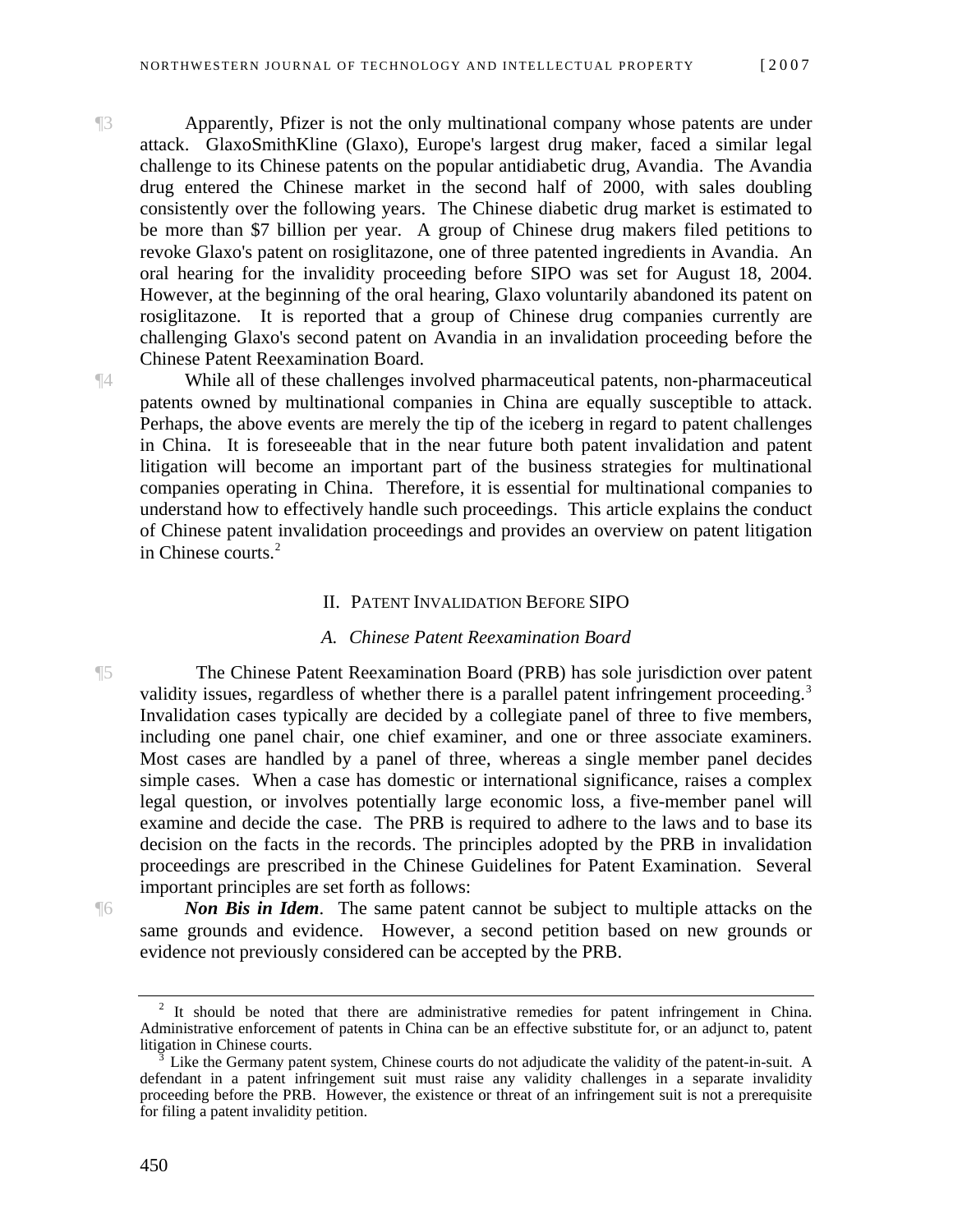¶7 *Ex Officio* **Investigations**. The PRB may conduct *ex officio* investigation of the case that it examines. Where necessary, the panel may use evidence of general knowledge, such as technical dictionaries, technical manuals, textbooks, etc., which is in the public domain in the relevant technical field.

¶8 **Consolidation of Examination**. If more than one petition for invalidation of a patent has been filed, the proceedings should be consolidated and handled together to the extent possible.

**P Opportunity to Be Heard**. Before an adverse decision is rendered against an interested party in an invalidation proceeding,<sup>[4](#page-4-0)</sup> such party will be given an appropriate opportunity to present its arguments and comments on the facts and evidence of the case upon which the PRB bases its decision.

¶10 **Public Hearing**. Except in a confidential case as required by law or regulation, all other oral hearings are held publicly, and the decision of the PRB is published and circulated publicly. However, voting by collegiate panel members is not open to the public.

¶11 **Confidentiality**. Before the decision of the PRB is made, no member of the panel can express or suggest its opinions to any party without permission. Ex parte communications or meetings with members of the panel are prohibited.

¶12 A collegiate panel is involved in all procedural and substantive aspects of an invalidation proceeding. Panel members review evidence submitted by interested parties, determine its credibility, and verify facts of the case. The members also conduct oral hearings, if requested. After oral hearings, the panel reaches its decision by majority vote.

#### *B. Grounds for Invalidation*

¶13 Under Article 45 of Chinese patent law, any entity or individual who considers the grant of a patent to be contrary to relevant provisions of the law may request the PRB to declare the patent invalid. There is no deadline for filing such a petition as long as it is filed after the patent is granted. The patentee can also file a petition to have its patent declared partially invalid in light of certain published prior art. Grounds for filing a petition for invalidation of a patent are set forth in Rule 64.2 of the Implementation Regulations of the Chinese Patent Law (Implementation Regulations) as follows:

¶14 **Unprotectable Subject Matter**. The subject matter of a patent is not in conformity with the definition for invention, utility model, or design patent as prescribed by the Chinese Patent Law. *Rule 2 of Implementation Regulations*. The subject matter of a patent is contrary to the laws, social morality, or is detrimental to public interest. *Article 5 of Chinese Patent Law.* The subject matter of a patent is excluded under the Chinese patent law. Namely, scientific discoveries, rules and methods for mental activities, methods for diagnosis or treatment of diseases, animal and plant varieties, and substances obtained by means of nuclear transformation are not patentable subject matter. *Article 25 of Chinese Patent Law.*

<span id="page-4-0"></span>

¶15 **Double Patenting**. Patent rights have been previously granted to an identical patent. *Article 9 of Chinese Patent Law and Rule 13.1 of Implementation Regulations.*

<sup>&</sup>lt;sup>4</sup> An interested party is a legal term used in China to refer to a litigant in a proceeding. In an invalidation proceeding, the petitioner(s) and respondent (i.e*.*, the patentee) are the interested parties.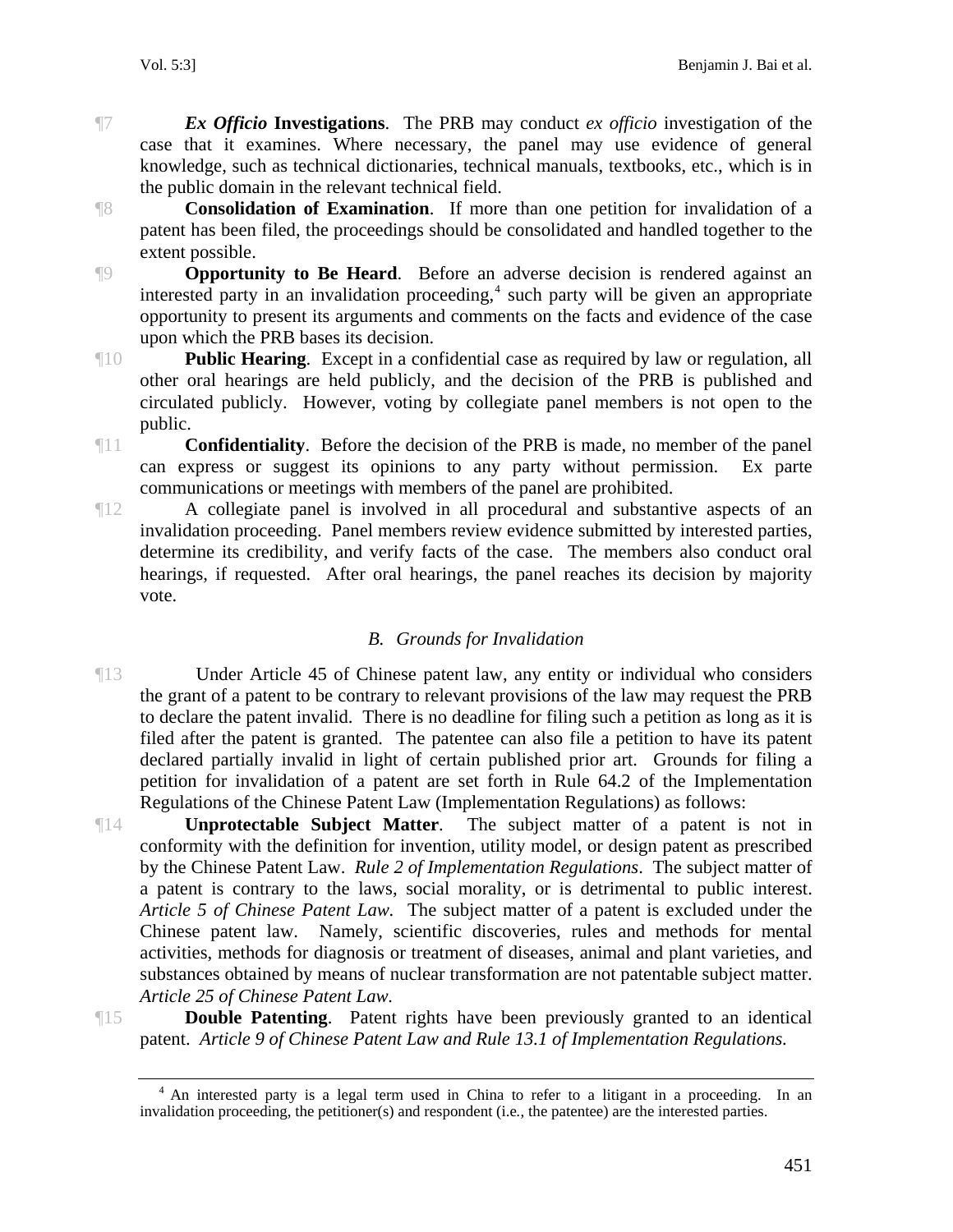- **The Unpatentability.** An invention or a utility model patent does not possess novelty, inventiveness, or practical applicability. *Article 22 of Chinese Patent Law*. A design patent is identical or similar to another design that, before the date of filing, has been publicly disclosed in publication in China or abroad, or has been publicly used in China, or is in conflict with any prior right of any other person. *Article 23 of Chinese Patent Law.*
- ¶17 **Insufficient Disclosure**. The description of an invention or utility model patent does not disclose the invention or the utility model in a manner sufficiently clear and complete so that a person skilled in the relevant field cannot carry it out. *Article 26.3 of Chinese Patent Law.*
- ¶18 **Lack of Support**. The claims of an invention or a utility model patent are not supported by the specification. *Article 26.4 of Chinese Patent Law.*
- **Indefiniteness**. The claims do not clearly and concisely define the subject matter for which protection is sought in terms of technical features for an invention or a utility model patent. *Rule 20.1 of Implementation Regulations.*
- ¶20 **Lack of Essential Technical Feature**. The independent claim does not recite the essential technical features necessary to solve the technical problems addressed by an invention or utility model patent. *Rule 21.2 of Implementation Regulations.*
- ¶21 **Amendment Going Beyond Original Scope of Disclosure**. The amendment to the application for an invention or utility model patent goes beyond the scope of the disclosure in the original description and claims, and the amendment to the application for a design patent goes beyond the scope of the disclosure as shown in the original drawings or photographs. *Article 33 of Chinese Patent Law.*

¶22 A petition for invalidation that is not based on one of the above grounds will be rejected by the PRB. While it is possible to file an invalidation petition based upon any one of the grounds, it is a fairly common practice to file a petition on the basis that the patent at issue fails to comply with Articles 22, 23, 26, and/or 33 of the Chinese patent law (i.e., lack of patentability, insufficient disclosure, and/or amendment going beyond the original scope of disclosure). The likelihood of a petition being accepted by the PRB based on such grounds is substantially higher than that based on other grounds.

¶23 According to the Chinese Guidelines for Patent Examination, the PRB may, *sua sponte*, consider invalidity grounds not raised by the petitioner if failure to consider them would prevent meaningful adjudication of the issues. In practice, the PRB rarely takes such a proactive role in an invalidation proceeding.

#### *C. Overview of Proceeding*

¶24 After an invalidation petition is filed, the petitioner has one month from the filing date of the petition to file a supplemental petition to include new grounds of invalidity or new evidence. After the PRB receives the petition, it conducts a formality examination. If there is a formality defect, the PRB will send out notice and ask the petitioner to correct such defect in a prescribed time limit. If the petitioner fails to respond within the time limit or does not correct the defect after two responses filed within the time limit, the petition is considered withdrawn.

¶25 After the formality requirements are met, the PRB will forward a copy of the petition to the patentee and invite the patentee to respond within one month. After the expiration of the one-month period, the PRB conducts a collegiate examination to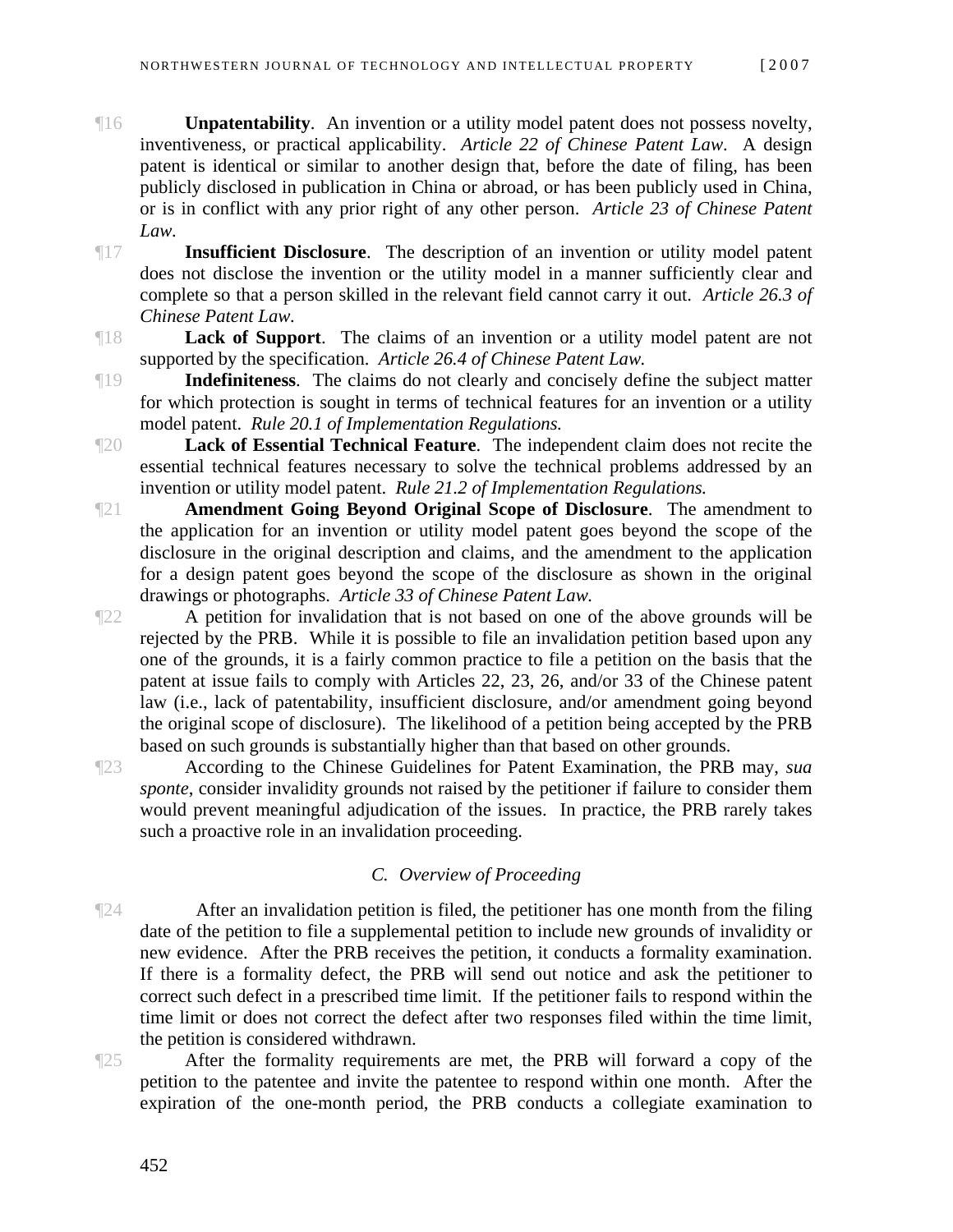determine if an invalidation proceeding should be declared. Such determination is based on the petition, as well as the response filed by the patentee, if any. If the invalidation proceeding is declared, the petitioner generally has an opportunity to file written comments on the patentee's response. After all necessary documents are received by the PRB, it will set a date for an oral hearing.

¶26 The following are some of the important deadlines applicable in invalidation proceedings:

- (1) The official fee for filing a petition for invalidation must be paid within one month from the date of filing the petition. If the official fee is not paid within the time limit, the petition is deemed withdrawn.
- (2) A new ground for invalidation and new evidence therefore must be submitted to the PRB within one month from the date of filing the petition. Otherwise, it will not be considered by the PRB.
- (3) New evidence to support specific facts alleged but not previously supported must be submitted to the PRB within one month from the date of filing the petition. Otherwise, it will not be considered by the PRB.
- ¶27 Generally, it takes about six months to two years from filing a petition to obtaining a decision from the PRB, depending upon the workload in the relevant art units within SIPO.

### *D. Claim Amendments*

- ¶28 During invalidation proceedings, the patentee of an invention or utility model patent (i.e., the respondent) cannot amend the specification of the patent but has an opportunity to make voluntary amendments to the claims, subject to the following limitations:
	- (1) the subject matter of the original claims may not be changed;
	- (2) broadening amendments are not permitted;
	- (3) amendments cannot go beyond the original scope of disclosure; and
	- (4) disclosed but unclaimed technical features generally cannot be added to a claim.
- ¶29 Therefore, permissible amendments in invalidation proceedings for an invention or utility model patent are limited to: (a) canceling one or more claims; (b) combining one or more claims; and (c) deletion of one or more members in a Markush group. If an independent claim is not amended, its dependent claims are not allowed to be combined. Moreover, amendment by combining claims is permissible only when such combination renders the scope of the new claims narrower. In other words, if a combination of two or more claims does not render the scope of the combined claims narrower, such amendments are not allowed.
- ¶30 Amendments in the above three forms can be made in a written response filed by the respondent in a prescribed response period (usually one month). After such period, the respondent can only make amendments by cancellation of claims and deletion of Markush members.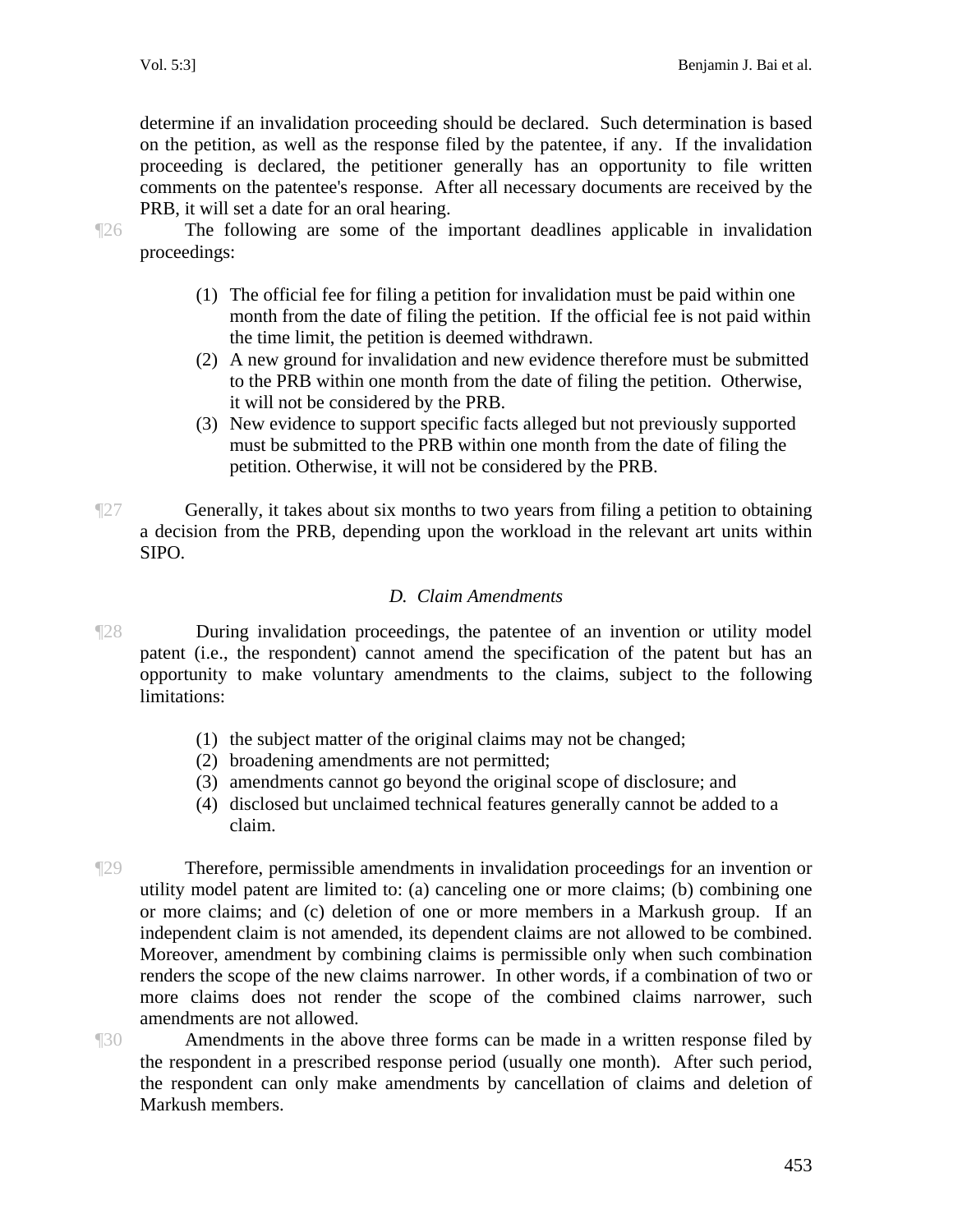¶31 Before a decision is rendered, the respondent can cancel one or more claims or delete one or more members of a Markush group to preserve the validity of the patent in suit. In that case, the collegiate panel will give the petitioner an opportunity to provide additional comments and evidence with respect to the amended claims.

¶32 In contrast to an invention or utility model patent, the patentee of a design patent is not permitted to make any amendments to the patent.

#### *E. Evidentiary Issues*

¶33 An invalidation proceeding is initiated by filing an invalidation petition. The petition should include a detailed explanation of the invalidity grounds. Each ground should be supported by evidence submitted with the petition. Additional evidence may be submitted in a supplemental petition within one month of filing the original petition. Evidence submitted after the one-month period will not be considered in the invalidation proceeding.<sup>[5](#page-7-0)</sup> A collegiate panel may require an interested party to submit evidence, within a prescribed time limit, to support facts alleged in previous written submissions.

¶34 Permissible evidence includes documentary evidence, physical evidence, audiovisual evidence, oral testimony of a witness, statements of interested parties, conclusion of experts, and records of on-site investigations and examinations, etc. In practice, the PRB relies almost exclusively on documentary evidence in deciding

illegally is not admissible.

¶35 All evidence must be verified and authenticated by the collegiate panel before it can be relied upon in the validity determination. The panel determines the authenticity and reliability of evidence based on its source and content. The panel may reject evidence if the source or content raises a question of its authenticity or reliability. The panel may determine the veracity of facts and authenticity of evidence by conducting its own investigation or entrusting it to a local intellectual property bureau.

invalidation cases. Oral evidence is rarely relied upon. Moreover, evidence obtained

¶36 Generally, there are two kinds of evidence: direct evidence and circumstantial evidence. Direct evidence refers what may be used to prove the existence of a fact directly and independently. Circumstantial evidence refers to that which may not be used to prove the existence of a fact directly and independently. Instead, it may be used to prove the existence of a fact only when combined with other evidence. If circumstantial evidence is used, it must comply with the following rules:

- (1) circumstantial evidence must be authentic and reliable;
- (2) circumstantial evidence must not contradict other pieces of circumstantial evidence;
- (3) circumstantial evidence must be complete; and
- (4) circumstantial evidence must logically and unambiguously lead to one and only one conclusion.

<span id="page-7-0"></span>¶37 Evidence in a foreign language may be used in invalidation proceedings. A Chinese translation should be filed, but is no longer required to be filed when the foreign

<sup>&</sup>lt;sup>5</sup> However, there is no rule barring the petitioner from filing another invalidation petition based on the new evidence in a subsequent invalidation proceeding.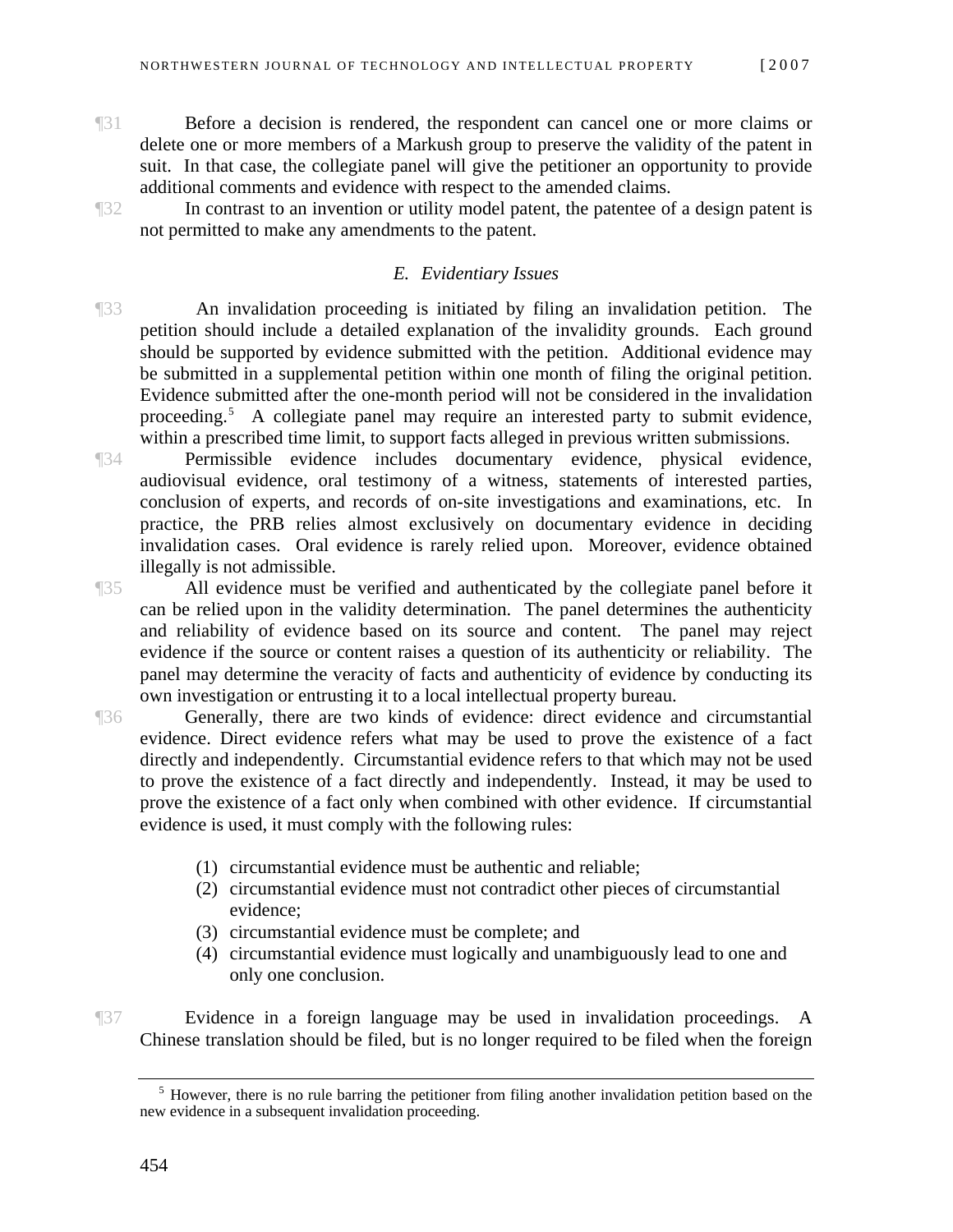language evidence is submitted. If the translation is not filed with the evidence, the PRB will notify the party and require that the translation be filed within a prescribed time limit. If the party fails to file the translation within such time limit, the foreign language evidence is disregarded.

¶38 If there is a dispute between the interested parties as to the content of foreign language evidence, each party is allowed to submit its own translation of the relevant portion or the entire document. If necessary, a neural third-party translation agent may be engaged by the parties or the panel to provide the Chinese translation, either in whole or in part. Such translation agent can be chosen by mutual agreement of the interested parties or by the panel if the interested parties cannot agree.

¶39 An interested party must make a prima facie showing of the claims asserted in an invalidation proceeding. Therefore, the interested party has the initial burden to provide adequate evidence to support the claims. Failure to meet the burden of proof results in dismissal of the claims. If a fact is in dispute, the party alleging the fact has the initial burden of proving the existence of the fact. Once the party provides adequate verifiable evidence to prove that the fact is likely to be ascertained, the burden shifts to the other interested party to come forward with evidence to prove the contrary. If the other interested party is unable to do so, the fact alleged by the first party is considered verified and is admitted into evidence. If the other interested party comes forward with evidence to rebut the fact, the burden of proof shifts back to the first party.

#### *F. Oral Hearings*

¶40 An interested party may request an oral hearing by submitting a written request to the PRB. The basis for granting an oral hearing is as follows:

- (1) an interested party needs to confront its adversary and cross-examine the adversary's evidence;
- (2) an interested party needs to explain the facts of the case to the collegiate panel;
- (3) an interested party needs to present demonstrative evidence; and
- (4) there is a need for a witness to testify.
- ¶41 Generally, a request for an oral hearing that includes at least one of the above grounds is granted by the PRB as a matter of course. The PRB may, *ex officio*, set an oral hearing if it considers it appropriate.

¶42 As discussed above, oral hearings are open to the public, except the collegial panel's deliberations. Oral hearings are presided over by the panel chair. Before an oral hearing commences, the panel chair will ask both parties if they are willing to settle their disputes. If there is a reasonable chance that the parties can settle the disputes immediately, the oral hearing will be temporarily suspended. Otherwise, it goes forward.

¶43 An oral hearing has two parts: evidentiary hearing and substantive hearing. The evidentiary hearing precedes the substantive hearing. Like its name suggests, it primarily deals with evidentiary issues. Typically, the petitioner presents his case first and adduces evidence to support his invalidation grounds. Then the respondent cross-examines the petitioner's evidence and adduces his own evidence and makes arguments. The petitioner can then cross-examine the respondent's evidence, make counter-arguments, and adduce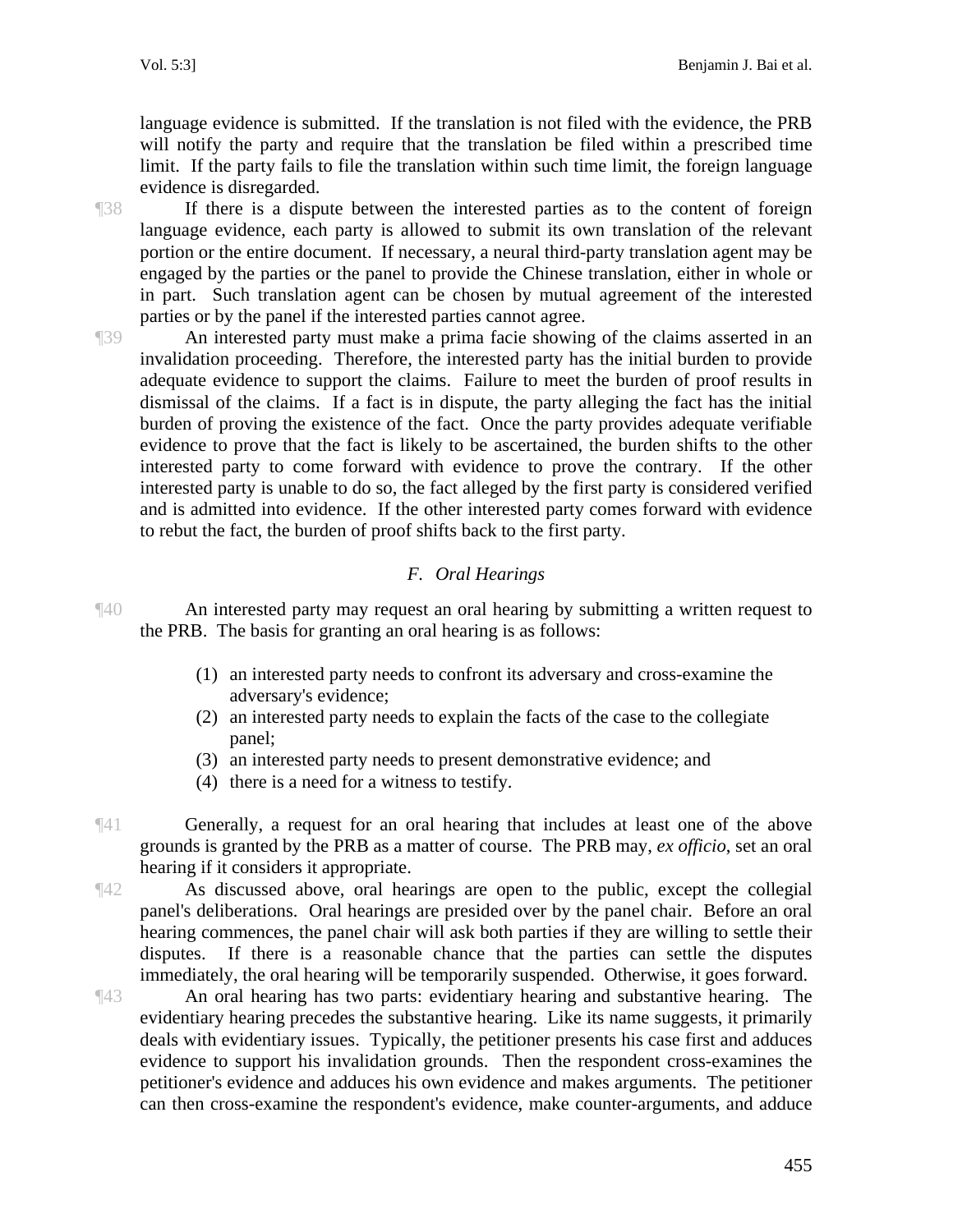additional evidence, if necessary. If new evidence is presented for the first time by one interested party, the collegiate panel must determine the admissibility of the new evidence. If admitted, the other interested party is given a choice of either orally responding to the new evidence on the spot or filing a written response at a later time. During the evidentiary hearing, members of the collegiate panel may question the interested parties and witnesses and ask them to explain any evidence or fact at issue.

¶44 After the interested parties reach an agreement on the evidence and facts admissible in the proceeding, the substantive hearing commences during which time each interested party presents its arguments. Members of the collegiate panel may ask questions but may not express their own view in favor of either party. At the end of oral arguments, each interested party is given an opportunity to make a closing statement. In making the closing statement, the interested party may ask the panel to maintain its original request or modify it. Afterwards, the oral hearing goes into recess, and the panel starts deliberation. After a decision is reached, the oral hearing resumes and the panel announces its decision orally. The panel may decide to declare the patent invalid in whole or in part or, alternatively, uphold its entire validity.

#### *G. Judicial Review*

¶45 The decision of the PRB is subject to judicial review. Appeal of the PRB decision can be taken directly to the Beijing First Intermediate People's Court, which reviews the decision of the PRB de novo. To avail of judicial review, a dissatisfied party must institute a legal proceeding in the court within three months from the date of receiving the notification of the decision. Further appeal can be taken to the Beijing Higher People's Court if it is filed within 15 days of receiving the written judgment from the Intermediate Court. While it is theoretically possible to petition the Chinese Supreme People's Court thereafter, the Chinese Supreme Court is unlikely to review a patent invalidation decision.

¶46 According to a judicial interpretation issued by the Chinese Supreme Court on May 21, 2002, the intellectual property tribunal within the first Intermediate People's Court of Beijing has jurisdiction over lawsuits against the PRB. The party who brings such a legal proceeding against the PRB is the plaintiff, while the PRB is the defendant. According to Chinese administrative procedure law, the PRB bears the burden of proof for the decision it has made and is therefore required to provide the evidence and documents upon which it made its decision. Moreover, the court will notify the prevailing party before the PRB so that the party can participate in the legal proceeding as a third party.<sup>6</sup>

¶47 The legal proceeding against the PRB is initiated by a bill of complaint. When the court receives the bill of complaint, it will, upon examination, accept the case or reject the complaint within seven days. Rejection of the complaint by the intermediate court is appealable to the higher court. Upon accepting the case, the court will send a copy of the bill of complaint to the PRB within five days of the date of acceptance. The PRB is required to file a bill of defense within 10 days of receiving the bill of complaint. Upon

<span id="page-9-0"></span><sup>&</sup>lt;sup>6</sup> A third party to such legal proceedings can submit written responses, attend court hearings, crossexamine evidence, and make oral arguments, etc. The third party can also appeal any adverse decision to the higher court.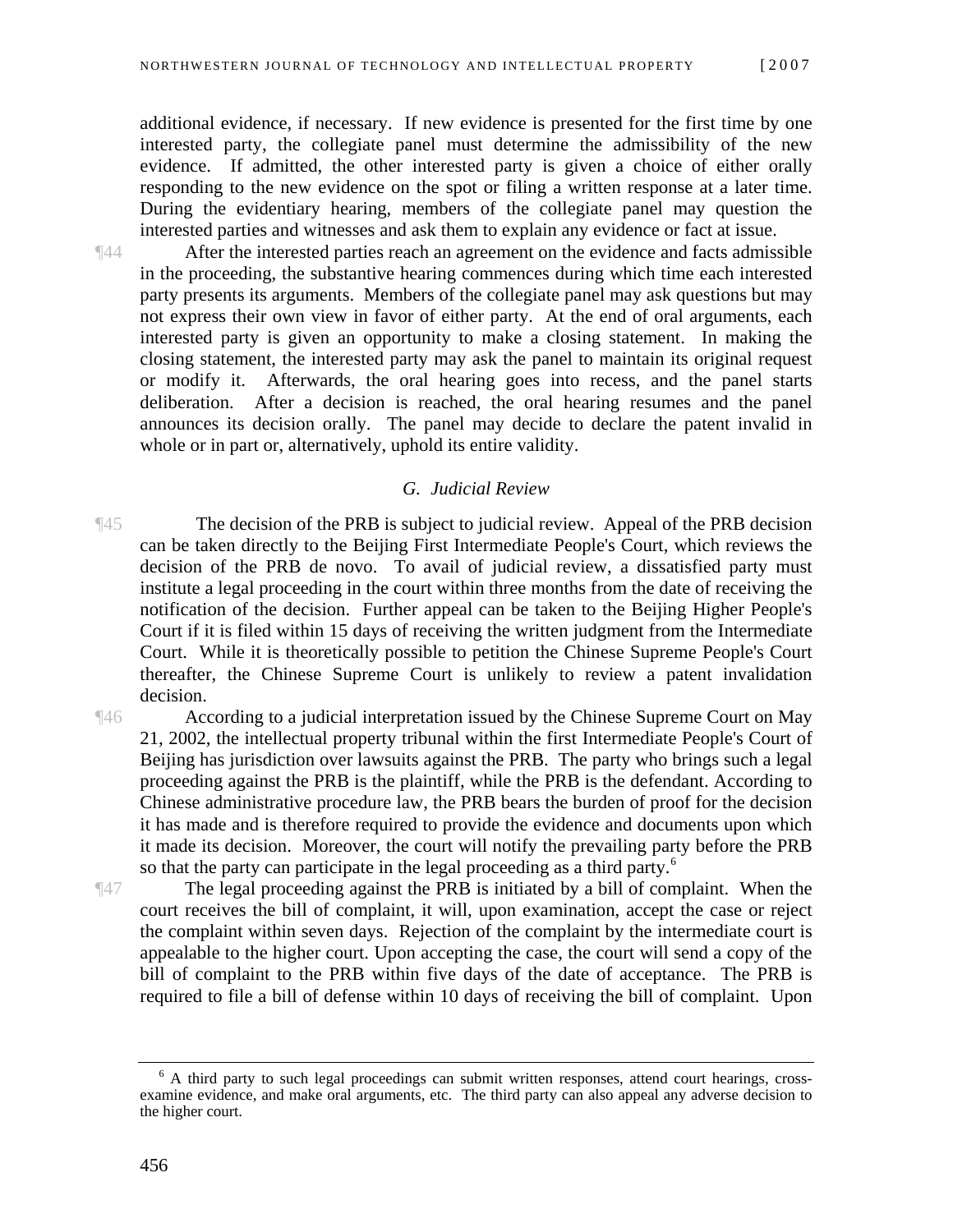receiving the bill of defense from the PRB, the court will then send a copy of the bill of defense to the plaintiff within five days.

¶48 There is no jury in Chinese judicial proceedings. Cases are tried to a collegial panel of judges or a combination of judges and people's jurors.<sup>[7](#page-10-0)</sup> A collegial panel consists of odd-numbered members of three or more. A typical court hearing includes the following events: commencement of the hearing, court presentation of the case,<sup>[8](#page-10-1)</sup> oral arguments, and conclusion of the hearing.

¶49 Generally speaking, the petitioner of the invalidation proceeding may not introduce new evidence in the judicial proceeding. However, the respondent of the invalidation proceeding can introduce new evidence under limited circumstances. Where the respondent's patent is invalidated by the PRB and the respondent later discovers new evidence that, if considered, could result in overturning the invalidation of the patent, such new evidence can be introduced.

¶50 After hearing a case, the court will uphold the decision of the PRB if: (a) the evidence relied upon is conclusive; (b) the application of the law and regulations is correct; and (c) the legal procedures have been correctly followed. On the other hand, the court will reverse the decision of the PRB if it finds: (a) inadequacy of essential evidence; (b) erroneous application of the law or regulations, or (c) violation of the legal procedures. In such cases, the decision of the PRB will be vacated or partially vacated. The court may also remand the case to the PRB for further proceedings. On remand, the PRB is not permitted to render a decision essentially identical to the original one based on the same facts and reasons.

¶51 According to unofficial statistics, the reversal rate of the PRB decision by the intermediate court is relatively low—about less than 20%. Therefore, winning before the PRB is more than half of the battle. However, losing before the PRB is not the end of the world.

#### III. PATENT LITIGATION IN CHINESE COURTS

#### *A. Procedure*

**The Court System.** China's judicial system consists of four levels of courts: (1) the Basic People's Court; (2) the Intermediate People's Court; (3) the Higher People's Court; and (4) the Supreme People's Court.

¶53 The Supreme People's Court is the highest court in China. Along with handling appeals from Higher People's Courts, it also serves an administrative role, in which it issues judicial interpretations that are legally binding upon lower courts. There is one higher people's court in each province, autonomous region (e.g., Tibet), and certain large cities that have the rank of a province, such as Beijing, Shanghai, and Tianjin. Each major Chinese city has one or two Intermediate People's Courts. Each county or district in each major city has one Basic People's Court. China has a "two instance" judicial

<span id="page-10-0"></span> $^7$  A people's juror is not a juror as is in the U.S. jury system. A people's juror in China is equivalent to an associate judge.

<span id="page-10-1"></span><sup>&</sup>lt;sup>8</sup> The court presentation of the case includes at least four components: 1) interested party's statements of the case; 2) witness testimony; 3) introduction of documentary evidence, physical evidence, and audiovisual evidence; and 4) introduction of expert report, if any.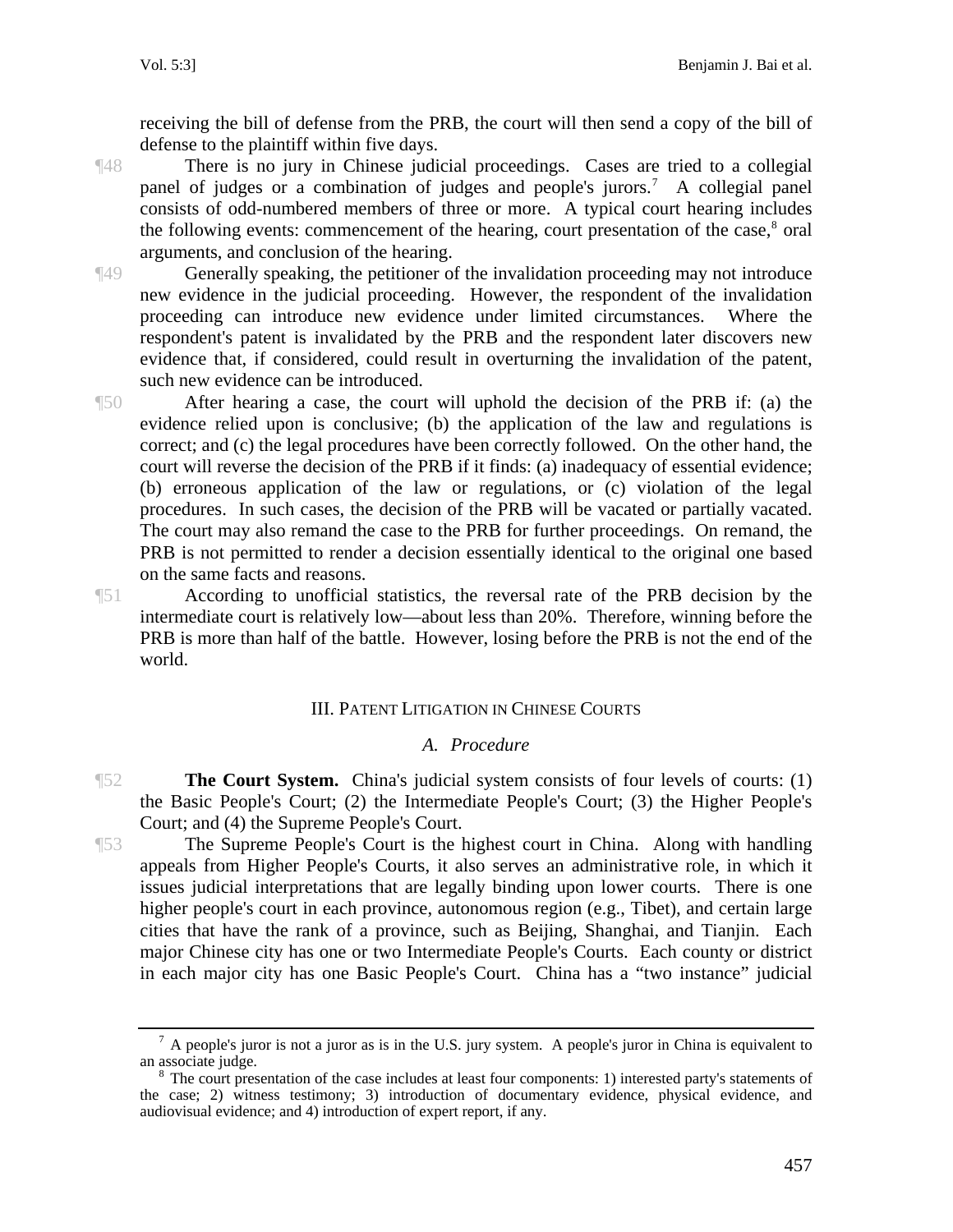system—the decisions of the court of first instance can be appealed to the court at the higher level, which makes what essentially is a final decision.

¶54 Because of the complexity of patent cases, the Supreme People's Court has designated about 50 courts (mostly Intermediate People's Courts) around the country to be first-instance courts for adjudication of patent infringement claims. If the damages claimed are above RMB ¥100 million (about U.S. \$12 million), Higher People's Courts are the courts of first instance for such cases.

¶55 **Jurisdiction.** Patent infringement cases must be filed where the infringer is domiciled or where the infringement has taken place. Places of infringement include not only places where infringing acts actually have taken place but also places where the consequences of infringement have reached. To avoid litigation in a defendant's home court, plaintiffs may wish to join distributors of the infringing product located in jurisdictions more favorable to the plaintiffs as additional defendants.

¶56 **Limitations Period.** China has a two year statute of limitations for patent infringement, which runs from the date by which the patentee knew or should have known about the infringement. For continuing infringement, the patentee generally still can obtain an injunction against the infringement even if it failed to investigate within the two year limitations period, so long as the patent rights still are in force; but damages will be limited to those suffered in the last two years.

¶57 **Bifurcated Proceedings.** China is a civil law country and has adopted many aspects of the German patent law system. For example, like Germany, China has a split system, with infringement determined by the courts and invalidity challenges heard by SIPO's Patent Reexamination Board. Some infringement actions can be stayed in favor of SIPO invalidation proceedings—generally those involving design patents or utility model patents (which are not substantively examined by SIPO prior to grant)—but courts are less likely to stay infringement actions involving invention patents (which are substantively examined before grant). Therefore, invention patentees should expect parallel infringement and invalidity actions in the courts and SIPO respectively. An infringement action will last between six and 18 months in the first instance if not stayed, and it is not anomalous to find judgments of infringement on patents that subsequently are invalidated by the slower SIPO invalidation proceedings.

#### *B. Preliminary injunctions*

¶58 **Timing.** Article 61 of the Chinese patent law authorizes courts to issue injunctions before or during infringement actions.<sup>[9](#page-11-0)</sup> Upon receiving a request for a preliminary injunction, a court must make a ruling within 48 hours if it finds that all procedural requirements properly have been met. Once issued, the injunction immediately is enforceable. The patentee, if it has not done so already, then must initiate an infringement action in the courts within 15 days of issuance of the injunction, or the injunction automatically will be lifted. Either party may request the issuing court to reconsider its decision, which is an administrative procedure within the court. However,

<span id="page-11-0"></span><sup>&</sup>lt;sup>9</sup> "Where any patentee or interested party has evidence to prove that another person is infringing or will soon infringe its or his patent right and that if such infringing act is not checked or prevented from occurring in time, it is likely to cause irreparable harm to it or him, it or he may, before any legal proceedings are instituted, request the people's court to adopt measures for ordering the suspension of relevant acts and the preservation of property. …"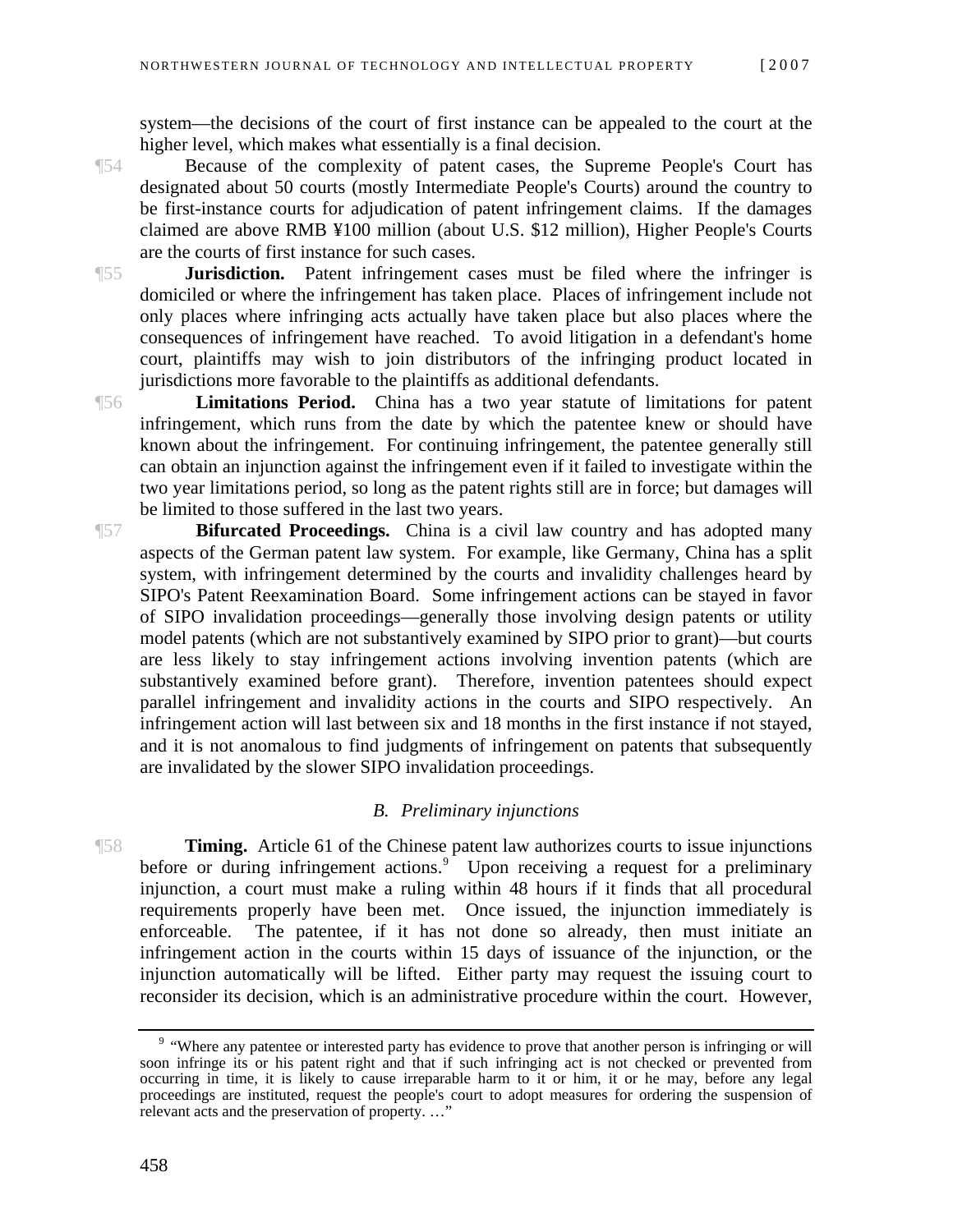the injunction will remain enforceable during reconsideration and any subsequent proceedings until final judgment.

¶59 **Substantive Factors.** Chinese courts are to consider the following factors in determining whether to issue preliminary injunctions:

- (1) whether there is patent infringement;
- (2) whether the patent holder will be irreparably harmed in a manner for which monetary damages are inadequate compensation if the infringing act is not enjoined;
- (3) whether the patent holder has provided an adequate bond; and
- (4) whether issuance of a preliminary injunction would prejudice the public interest.
- ¶60 **Difficulty in Reality.** In practice, however, obtaining a preliminary injunction in most patent infringement cases has always been and is becoming increasingly more difficult. Both infringement and irreparable harm must be clearly proven—a burden that is not easy to meet in China given the stringent evidentiary requirements and lack of discovery procedures. Moreover, the Supreme People's Court in the last year has tempered any early enthusiasm for the issuance of such injunctions by issuing an instruction to the lower courts urging caution in issuing preliminary injunctions and noting that preliminary injunctions should not be issued in cases involving non-literal infringement or complicated technologies.

#### *C. Evidence*

- ¶61 Because there is no U.S.-style discovery in China, plaintiffs must collect and submit their own evidence to meet their burden of proof regarding, inter alia, patent infringement and damages. Chinese courts generally accept evidence only in its original form. Such evidence can come from private investigations, raid actions, overseas litigation, or defendants' employees. A notary public is often used to authenticate evidence. Evidence obtained from previous administrative proceedings or preliminary injunction proceedings sometimes can be used in subsequent infringement litigation. However, evidence obtained in violation of the law is not admissible and, if admitted, may constitute reversible error on appeal. Therefore, the proper and thorough gathering of evidence before and during the initial stages of litigation is critical to Chinese practice, and the importance of evidence-related planning and strategy to the overall success of any patent litigation in China cannot be overstated.
- ¶62 **Overseas Evidence.** Evidence obtained in foreign countries is admissible in Chinese courts but must be notarized by a local notary public in the foreign country and then legalized by the applicable Chinese embassy or consulate. Any documentary evidence in a foreign language must be translated into Chinese by a court-authorized translation company in China.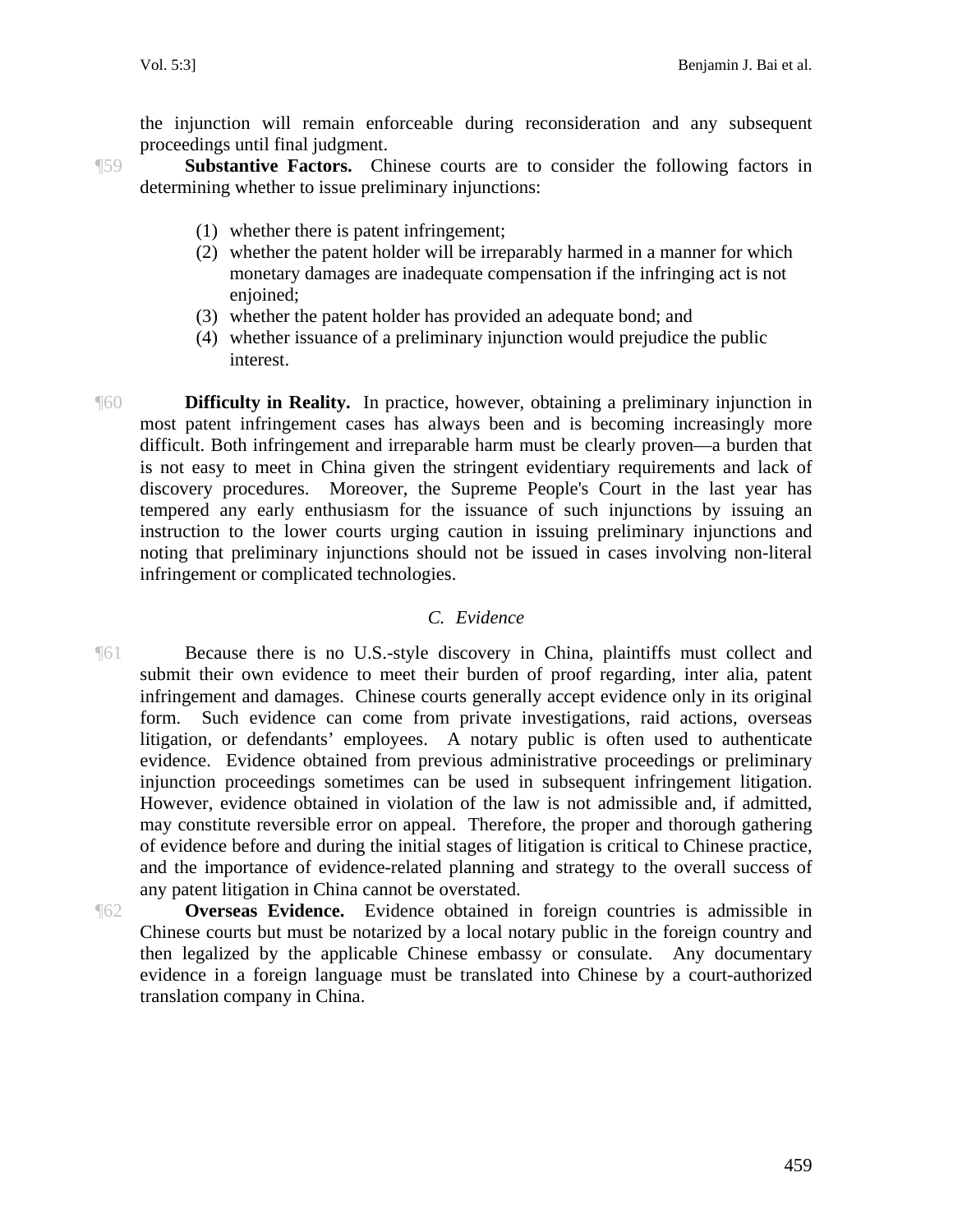- **Evidence Preservation.** While Article 65 of the Chinese Civil Procedure Law<sup>10</sup> empowers a court to seek evidence from any relevant party, it is seldom used in practice. A more often used procedure in patent litigation is "evidence preservation," as provided under Article 74 of the Chinese Civil Procedure  $Law<sup>11</sup>$  $Law<sup>11</sup>$  $Law<sup>11</sup>$  Where there is a likelihood that evidence may be destroyed or lost or difficult to obtain later, a party may seek ex parte a court order to preserve such evidence. The court may demand that the requesting party post a bond. An evidence preservation order is typically enforced by the judges themselves. Such orders can be very effective, as the respondent generally will not be notified in advance and may be required to comply by providing the relevant documentation and evidence on the spot. In the execution of the order, the court may question the respondent, order production of documents, take samples of the infringing product, conduct an inspection of premises, etc. Any evidence obtained from evidence preservation efforts is admissible in the subsequent court proceeding. Therefore, evidence preservation has become a powerful tool in patent litigation in Chinese courts. To prevent its abuse, however, most courts will require that the movant present some preliminary evidence showing ongoing or imminent infringement before issuing such an order.
- ¶64 **Evidence Presentation.** Evidence must be submitted to the court within a prescribed time limit.<sup>[12](#page-13-2)</sup> Before trial, there generally is an evidence hearing where the parties exchange the evidence on which they intend to rely and explain the relevance of the evidence to the disputed issues before the court. Parties are given the opportunity to question or object to each other's evidence. At trial, all evidence must be presented and examined by the parties, and without such examination no evidence is admissible.

**Experts.** The court may allow an expert as a party witness to present testimony on specialized issues, particularly technical ones. The judges and opposing parties may question a party expert witness. More commonly, however, courts will appoint their own experts (sometimes upon consultation with the parties) to assess technical issues. The opinions of the court-appointed experts are more likely to be adopted by the courts, rather than those of the party experts.

#### *D. Infringement Determination*

¶66 There is no U.S.-style, pre-trial Markman hearing for claim construction in China. Claim construction and infringement analysis occur at trial, which may last for half a day to a few days. Generally, judges take the following steps when determining infringement: (a) they construe the proper scope of the patent in suit; (b) they analyze the relevant technical characteristics of the accused product or process; and (c) they compare

<span id="page-13-0"></span><sup>&</sup>lt;sup>10</sup> "The people's court shall have the right to make investigation and collect evidence from the relevant units or individuals; such units or individuals may not refuse to provide information and evidence. The people's court shall verify the authenticity, examine and determine the validity of the certifying documents

<span id="page-13-1"></span> $11$  "Under circumstances where there is a likelihood that evidence may be destroyed or lost, or difficult to obtain later, the participants in the proceedings may apply to the people's court for preservation of the evidence. The people's court may also on its own initiative take measures to preserve such evidence."

<span id="page-13-2"></span> $^{12}$  Generally, the time limit will be designated by the court, and must not be fewer than thirty days running from the day after the parties receive notice of the court's acceptance of the case and notice to respond to the suit. The deadline can be extended by the agreement of the parties with the court's approval. Generally, new evidence may not be submitted beyond the time limit.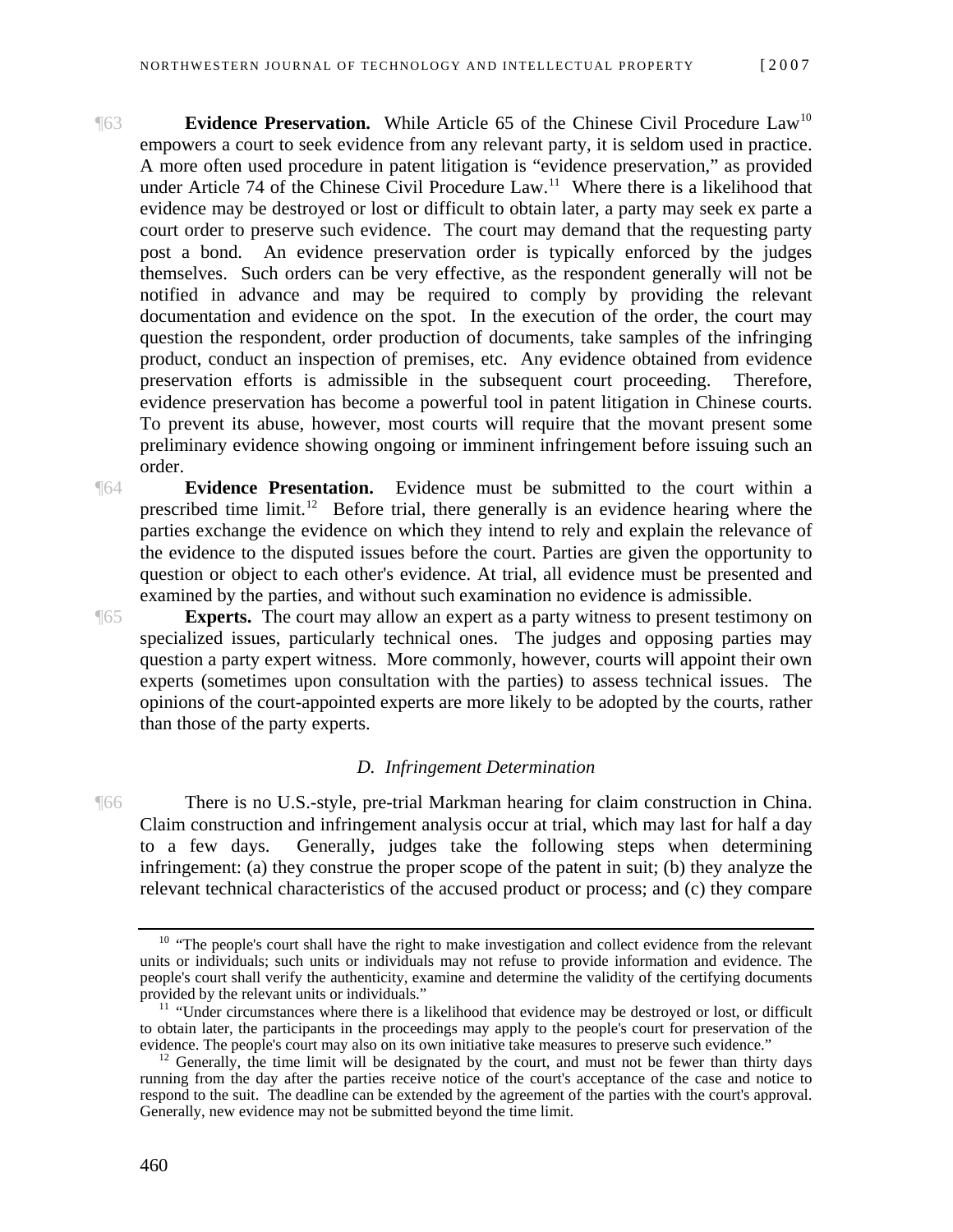the indispensable technical features of the patent claims with those of the accused product or process.

**Claims.** Under the Chinese patent law, the scope of an invention or utility model patent is determined by the terms of the claims. The descriptions and drawings may be used to interpret the claims. While this principle is consistent with U.S. claim construction law, Chinese courts have yet to develop sophisticated canons of construction to guide the application of the principle. Moreover, China is not a case law country. Therefore, judges dealing with complicated claim construction issues are left with few guidelines. This situation heightens the need for experienced lawyers to shepherd judges through the analysis to arrive at a correct claim construction.

¶68 **Doctrine of Equivalents.** While there is no statutory basis for finding infringement under the doctrine of equivalents in China, the Supreme People's Court has sanctioned the application of the doctrine in one of its judicial interpretations. According to the Judicial Interpretations on Application of Laws in Trials of Patent Related Lawsuits issued in 2001, the extent of protection of patent rights shall be determined not only by the scope defined by the indispensable technical features explicitly recited in the patent claims, but also by the scope defined by the technical features equivalent to these indispensable technical features, which can be referred to as equivalent features. An equivalent feature means a technical feature, which easily can be conceived by a person skilled in the art without inventive skills and which performs substantially the same function in substantially the same way and achieves substantially the same result as the feature recited in the claims.

**Prosecution History Estoppel.** As with the doctrine of equivalents, there is no statutory basis for the application of the doctrine of prosecution history estoppel. However, the doctrine has been applied in patent infringement cases in China, especially by the Beijing Higher People's Court. As the doctrine has been adopted by Chinese courts, the patentee is estopped from claiming the subject matter limited, removed, or abandoned during the patent examination or invalidation proceedings by way of written statements or amendments to obtain the patent. The doctrine is applied at the request of a party, and the party must furnish the relevant evidence. SIPO can provide copies of the relevant patent file histories upon request.

#### *E. Remedies*

¶70 The two most common remedies for patent infringement are permanent injunction and monetary damages. Once infringement is established, permanent injunction is generally issued as a matter of law. Infringement damages are assessed on the basis of the following factors in descending order of importance: (1) the actual loss suffered by the patentee;  $(2)$  the profits made by the infringer due to infringement;  $(3)$  a multiple of reasonable royalty; or (4) quasi-statutory damages.<sup>[13](#page-14-0)</sup> If neither the patentee's loss nor the infringer's gain can be ascertained, damages are calculated with reference to the reasonable royalty of a patent license. According to a judicial interpretation issued by the Supreme People's Court, damages can be a multiple, normally between one and three

<span id="page-14-0"></span><sup>&</sup>lt;sup>13</sup> It is called "quasi-statutory damages" because they are not explicitly provided in the patent law, but in a judicial interpretation from the Supreme People's Court. The amount is in the range from ¥ 5,000  $(\$600)$  to ¥ 500,000 (U.S. \$60,000)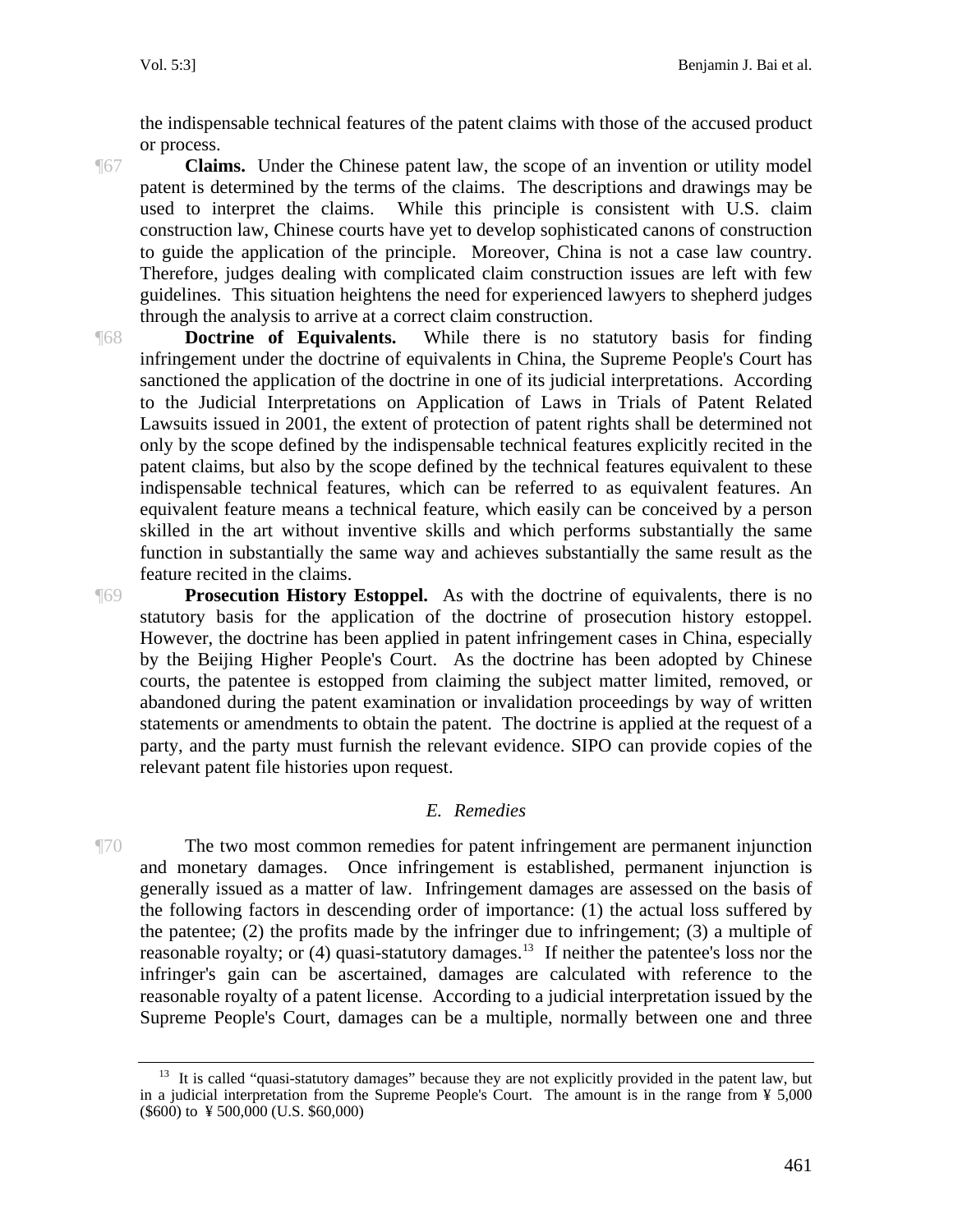times, of the reasonable royalty. If there is no such royalty, or if the royalty is obviously unreasonable, courts often resort to quasi-statutory damages of up to ¥500,000 (U.S. \$60,000). The court may, at the request of the patentee, include reasonable expenses and all or part of attorney's fees into the damages award. However, recovery of all attorneys' fees is unlikely.

¶71 If the infringer's profits are to be used as a basis for assessment of damages, evidence preservation becomes an essential tool to enable the patentee to obtain the necessary sales and accounting information from the defendant. In practice, the assessment of damages is often a difficult and complicated process, which explains why damages awards in China are often very low by U.S. standards.<sup>[14](#page-15-0)</sup> However, there is no statutory limit on the amount of damages that can be awarded, and some Chinese judges have stated that they would award high damages if presented with admissible evidence to support them.

#### IV. CONCLUDING REMARKS

¶72 While patent litigation in China is still in its infancy, China is becoming a fertile ground for patent disputes, not just between Chinese and multinational companies, but also among multinational companies. As the awareness for intellectual property heightens in China, more Chinese companies and foreign companies are likely to resort to the judicial system to resolve patent disputes. Notwithstanding the political rhetoric about China's lack of intellectual property protection, it has strengthened its patent system significantly in recent years. Contrary to widespread belief, multinational companies can successfully enforce patents in China, albeit only with sufficient skill, experience, and understanding of the Chinese system. Therefore, multinational companies facing patent issues in China should not operate under the mistaken assumption that foreign companies cannot prevail there. In fact, they have won patent cases, both as plaintiff or defendant, before SIPO and in Chinese courts.

¶73 One emerging trend in China is that Chinese companies are quickly evolving from blatant copyists to innovators. This is evidenced by the fact that 93,485 invention patents in China were granted to Chinese entities in 2005, as opposed to 79,842 invention patents granted to foreign applicants during the same period.<sup>[15](#page-15-1)</sup> As the Chinese companies "grow" up," they realize that asserting their domestic patents against multinational companies in China is an effective way to stake their ground in battling what they consider to be "foreign technology encroachment." Moreover, foreign companies are starting to infringe each other's Chinese patents and are likely to battle each other in Chinese courts in the not-so-distant future. Thus, multinational companies need to be prepared for the fights that loom ahead. Sun Tzu, the strategic master of Ancient China and the author of The Art of War taught, "Know your enemy, know yourself, fight a hundred battles, win a hundred battles." But he also warned, "If you know yourself but not the enemy, for every

<span id="page-15-0"></span> $14$  Relatively low damages awards are not a phenomenon unique to China. They also are prevalent in most countries with civil law systems and limited or no discovery.

<span id="page-15-1"></span><sup>&</sup>lt;sup>15</sup> Further evidence includes the fact that China filed  $2,452$  international patent applications in 2005 and became the world's 10th largest Patent Cooperation Treaty (PCT) user. Putting things in perspective, there are only 103 PCT applications originated from China in 1995.